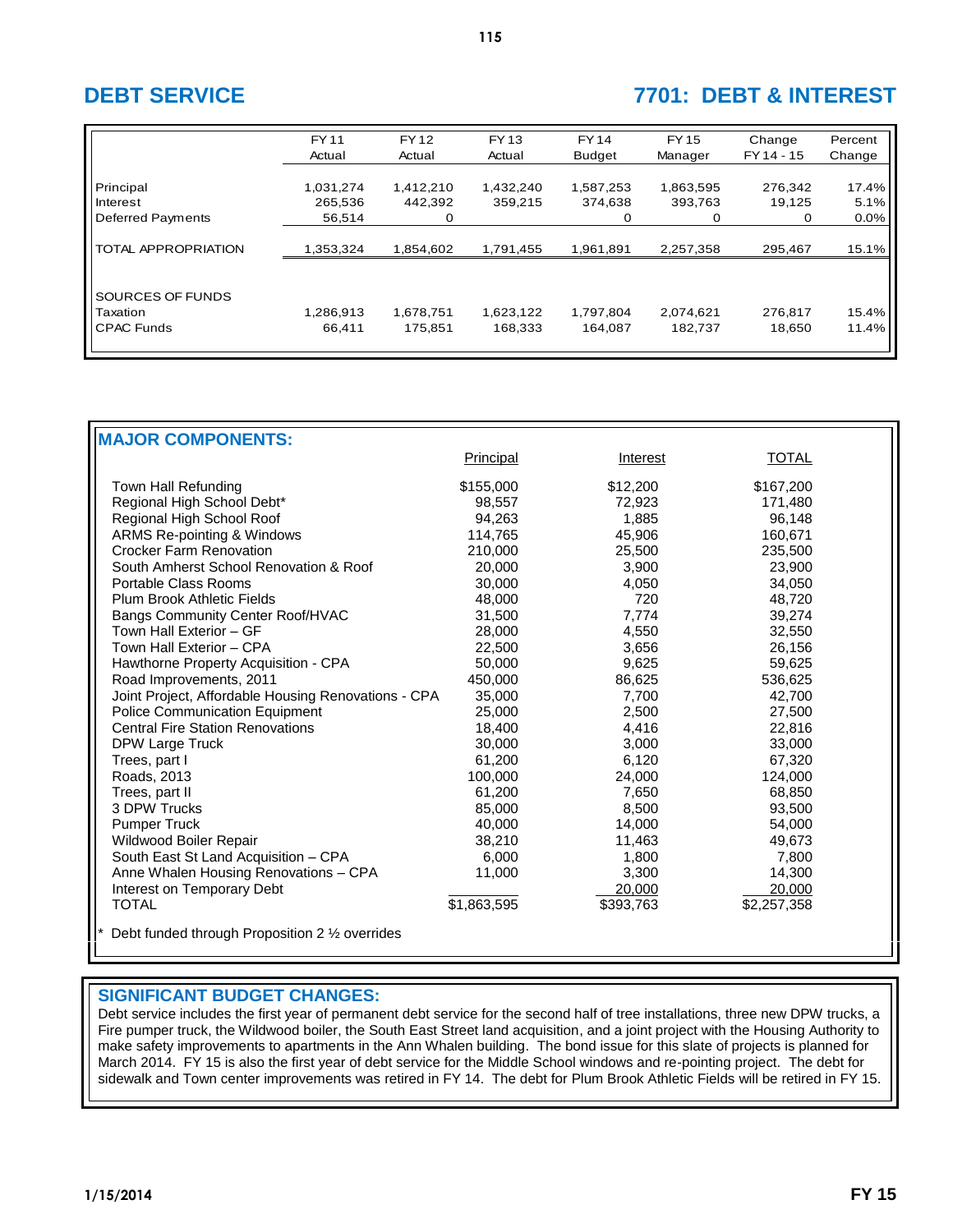# **DEBT SERVICE 7701: DEBT & INTEREST**

| <b>SERVICE LEVELS:</b>               | <b>FY 09</b><br><b>Actual</b> | <b>FY 10</b><br><b>Actual</b> | <b>FY 11</b><br><b>Actual</b> | <b>FY 12</b><br><b>Actual</b> | <b>FY 13</b><br><b>Actual</b> |
|--------------------------------------|-------------------------------|-------------------------------|-------------------------------|-------------------------------|-------------------------------|
| Number of New Issues:<br>School Debt | 4                             | 4                             |                               |                               |                               |
| <b>Town Debt</b>                     | 4                             | 4                             |                               |                               | 5                             |
| <b>Library Debt</b>                  |                               |                               |                               |                               |                               |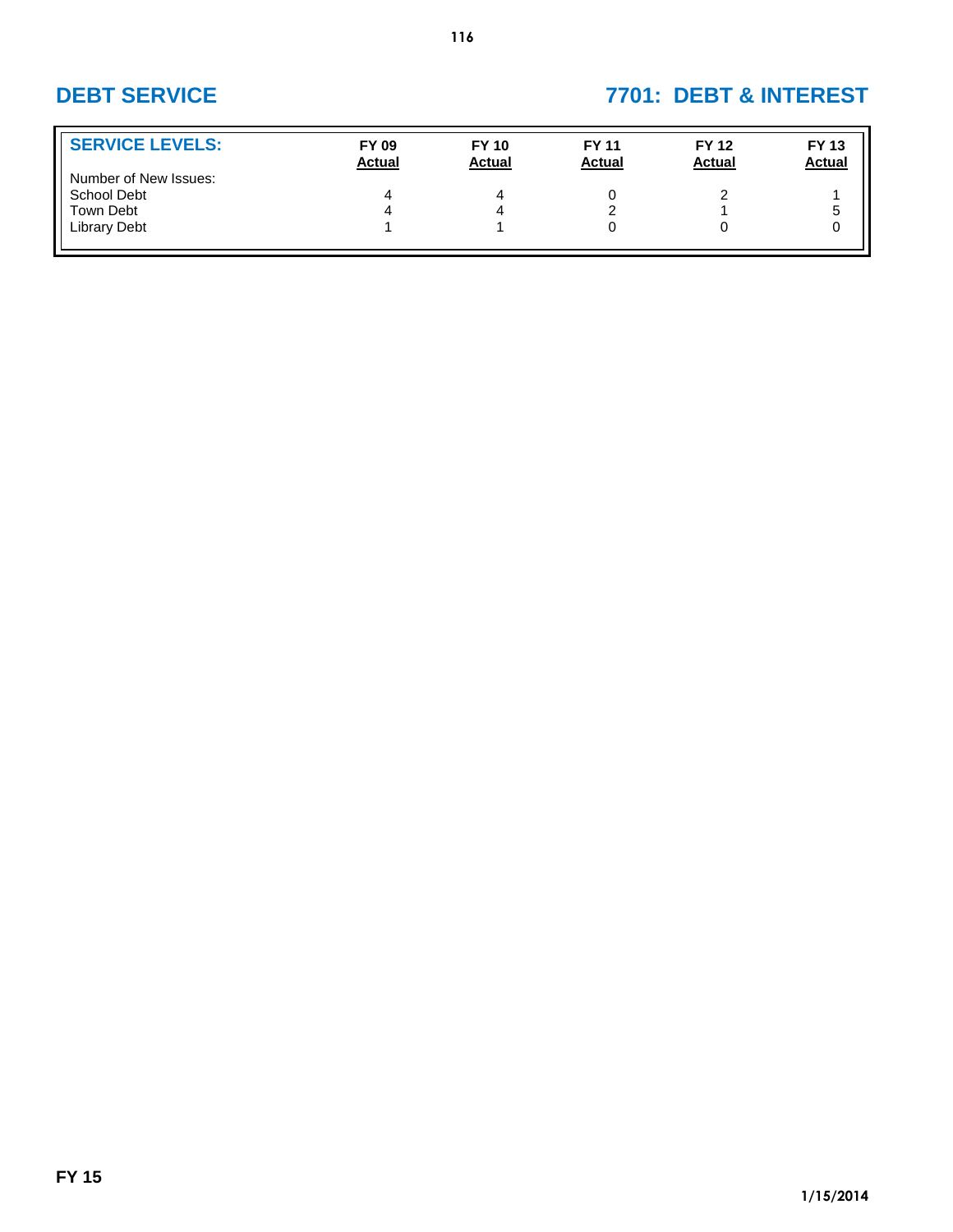## **GENERAL FUND OTHER EXPENDITURES**

**MISSION: Reserve Fund** To provided funding and/or services for purposes which have not been recognized as being a routine part of Town operations and, therefore, have not been incorporated in the operating budget.

**OPEB** To provide funding for Other Post Employment Benefits, i.e., health insurance and other non-pension benefits for future retirees.

### **LONG RANGE OBJECTIVES:**

- To maintain a reserve fund to provide for unforeseen expenditures.
- To set aside adequate funding to cover long-term OPEB liabilities.

## **FY 15 OBJECTIVES:**

- To provide a conservative, but adequate appropriation to the Finance Committee's Reserve Fund for extraordinary and/or unforeseen expenditures that may occur during the year.
- To begin regular annual funding of the OPEB liability.

| <b>SERVICE LEVELS:</b> | <b>FY 09</b>  | <b>FY 10</b> | <b>FY 11</b>  | <b>FY 12</b> | <b>FY 13</b>  |
|------------------------|---------------|--------------|---------------|--------------|---------------|
|                        | <b>Actual</b> | Actual       | <b>Actual</b> | Actual       | <b>Actual</b> |
| Reserve Fund Transfers |               |              |               |              |               |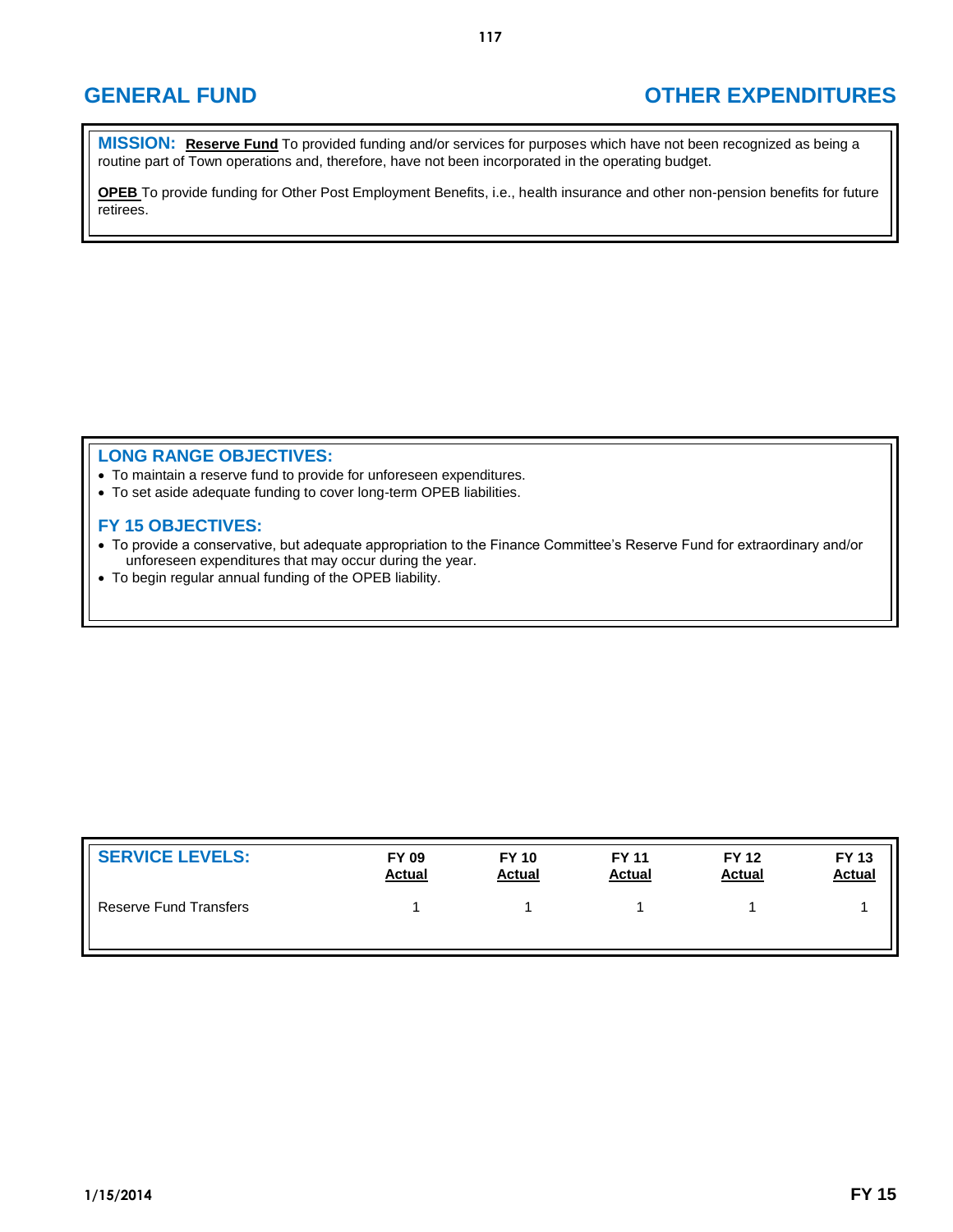## **GENERAL FUND OTHER EXPENDITURES**

|                             | <b>FY11</b><br>Actual | <b>FY12</b><br>Actual | <b>FY13</b><br>Actual | <b>FY14</b><br><b>Budget</b> | <b>FY15</b><br>Manager | Change<br>FY 14 - 15 | Percent<br>Change |
|-----------------------------|-----------------------|-----------------------|-----------------------|------------------------------|------------------------|----------------------|-------------------|
| Reserve Fund<br><b>OPEB</b> | \$<br>15,000          | 37,420                | 3,185                 | 100,000                      | 100,000<br>100.000     | 0<br>100,000         | 0.0%<br>$- -$     |
| <b>TOTAL APPROPRIATION</b>  | \$<br>15,000          | 37,420                | 3,185                 | 100,000                      | 200,000                | 100,000              | 100.0%            |
| SOURCES OF FUNDS            |                       |                       |                       |                              |                        |                      |                   |
| Taxation                    | \$<br>15,000          | 37,420                | 3,185                 | 100,000                      | 200.000                | 100.000              | 100.0%            |

**MAJOR COMPONENTS:** See above.

## **SIGNIFICANT BUDGET CHANGES:**

FY 15 will be the first year of funding OPEB in the operating budget. This is part of a long-term policy to adequately fund this liability.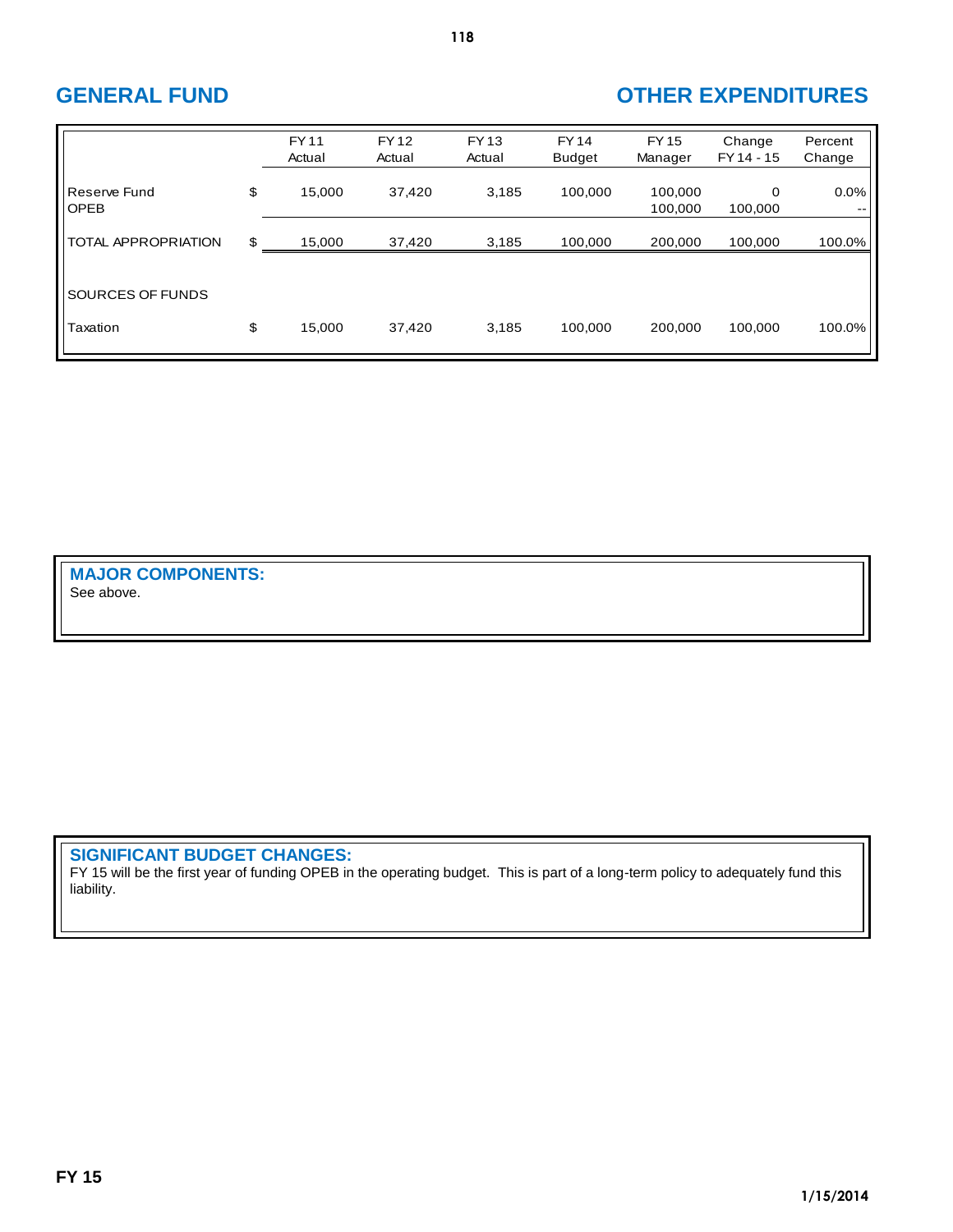## **GENERAL FUND OTHER ASSESSMENTS**

**MISSION:** To pay for charges assessed by other governmental entities.

### **LONG RANGE OBJECTIVES:**

### **FY 15 OBJECTIVES:**

 To participate in management of transportation services and retirement benefits through membership on the governing boards of the Pioneer Valley Transit Authority and the Hampshire County Retirement Board.

To evaluate the efficiency and effectiveness of services provided to the Town by other agencies.

| <b>SERVICE LEVELS:</b>             | <b>FY 09</b><br><b>Actual</b> | <b>FY 10</b><br><b>Actual</b> | <b>FY 11</b><br><b>Actual</b> | <b>FY 12</b><br><b>Actual</b> | <b>FY 13</b><br><b>Actual</b> |
|------------------------------------|-------------------------------|-------------------------------|-------------------------------|-------------------------------|-------------------------------|
| Number of Programs:                |                               |                               |                               |                               |                               |
| State                              |                               |                               |                               |                               |                               |
| County                             |                               |                               |                               |                               |                               |
| Pioneer Valley Planning Commission |                               |                               |                               |                               |                               |
| Hampshire County Retirement System |                               |                               |                               |                               |                               |
|                                    |                               |                               |                               |                               |                               |
|                                    |                               |                               |                               |                               |                               |

### **SIGNIFICANT BUDGET CHANGES:**

Hampshire County Retirement Assessment increases by 7.1%, or \$278,582, to total of \$4,204,149 allocated to the General Fund for Town, Library, and non-teacher School employees. In addition, the Enterprise Funds are allocated their share of the total assessment of \$4,696,388 in their respective budgets. We will achieve a savings of approximately \$88,989 (about 2%) by again paying 100% of the assessment by July 1 instead of two 50% payments on July 1 and January 1. This assessment also includes an annual payment of \$233,994 to fund the liability created by the Early Retirement Incentive program adopted by the Town in 2002 and 2003. The pension funding schedule is based upon an updated January 1, 2012 actuarial study.

The PVTA assessment estimate increased from previous FY 14, where the assessment had been lower due to a one time reduction from PVTA. The FY 15 figure is in line with previous assessments. UMass and the Five Colleges Inc. pay \$728,688 of this assessment. The remaining \$94,695, the Town share of the estimated PVTA assessment, is funded within the Transportation Fund.

State assessments assume a 2.5% increase in RMV non-renewal charges Charter School Sending Tuition assessment. Based on data from the School Department, the School Choice sending tuition is projected to increase by 11.3%.

\*\* NOTE: Per DOR accounting requirements, this budget depicts gross cherry sheet assessments. Miscellaneous Receipts now include reimbursements to the Town from the Elementary Schools (school choice/charter school tuition) and Transportation Enterprise Fund (RMV non-renewal surcharge and Town share of PVTA assessment) to reimburse the Town for cherry sheet assessments.